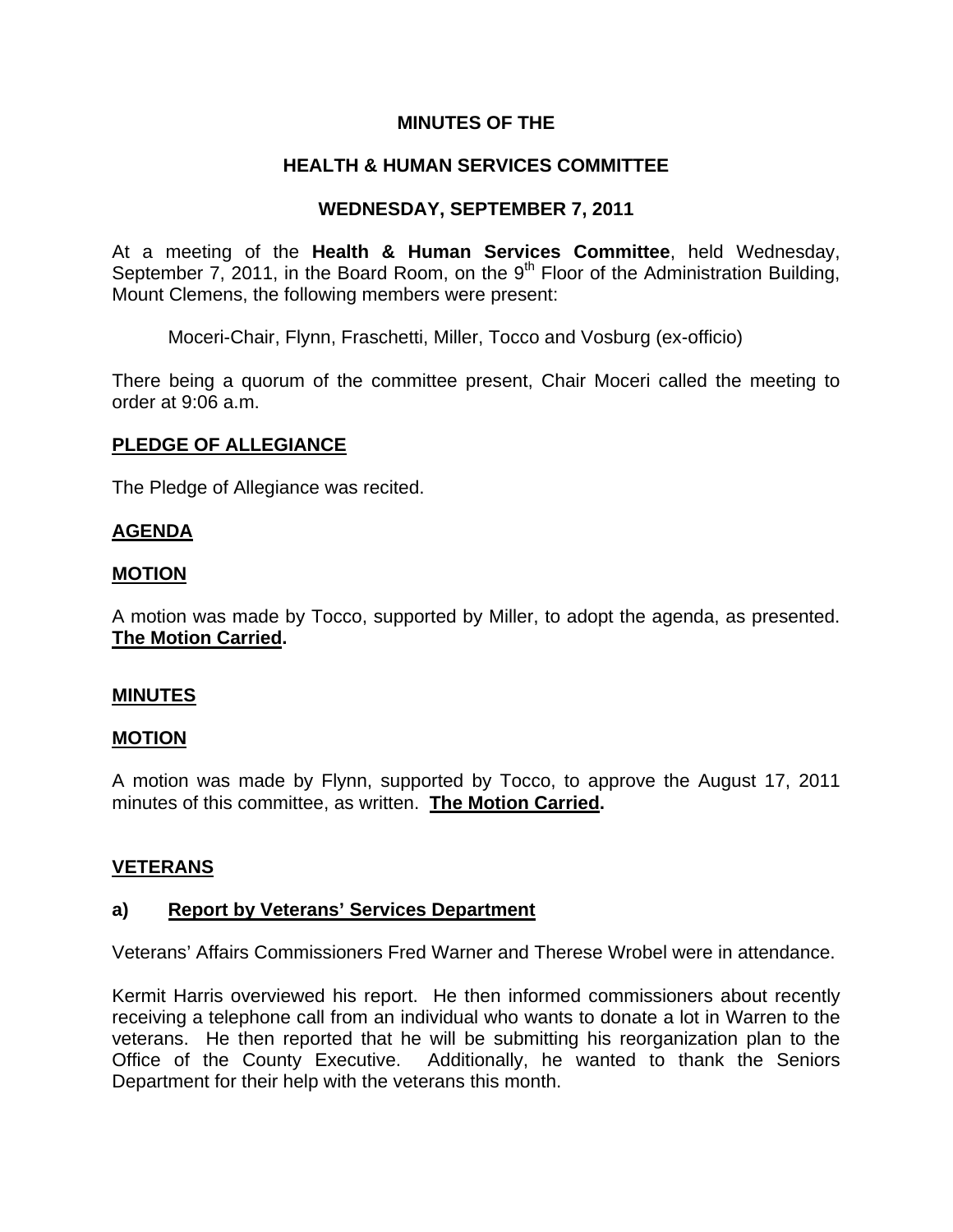# **b) Report on Veterans' Services Commission Training**

Kermit Harris reported on Veterans' Services Commission training: a parliamentarian, who was very knowledgeable in Robert's Rules, carefully reviewed their procedure for holding commission meetings and she concluded that they have been run properly. She recommended a few changes for the agenda, a new minute format, and posting meeting notices on the outside of their building. Currently, they are working on implementing these recommendations.

Commissioner Flynn suggested posting the meeting notices on the Web site and sending out press releases. Kermit Harris said he will look into these suggestions.

Commissioner Miller thanked Kermit Harris for having the parliamentarian come in to make sure the Veterans' Services Commission meetings have been run properly.

Commissioner Fraschetti offered to go out to the property in Warren and give his professional expertise, since he has experienced problems with Warren's policies and building department. Commissioner Flynn asked Kermit Harris to keep Corporation Counsel and the Facilities & Operations Department updated on any developments, because it might be helpful in the process.

### **MOTION**

A motion was made by Flynn, supported by Fraschetti, to receive and file the monthly status report for August 2011, as submitted by Kermit Harris, Director of Veterans' Services. **The Motion Carried.** 

### **c) Discussion of Veterans Relief Fund**

There was no discussion on this agenda item.

### **UPDATES**

### **a) Food Policy Hearing**

Chair Moceri spoke about the Food Policy hearing that she is scheduling for her November  $2^{nd}$  committee meeting; it may be held off-site or in the Board Room. She asked commissioners to inform her if they would like certain speakers at the hearing or if they have any policy suggestions. She noted there will be an opportunity to visit the Forgotten Harvest later this month. She reported that Gleaners Community Food Bank in Detroit is looking to expand a fresh food share and are also looking to make their operation for those who are economically situated and would be able to purchase fresh food boxes. She thought it might be an interesting model for Macomb County to look into.